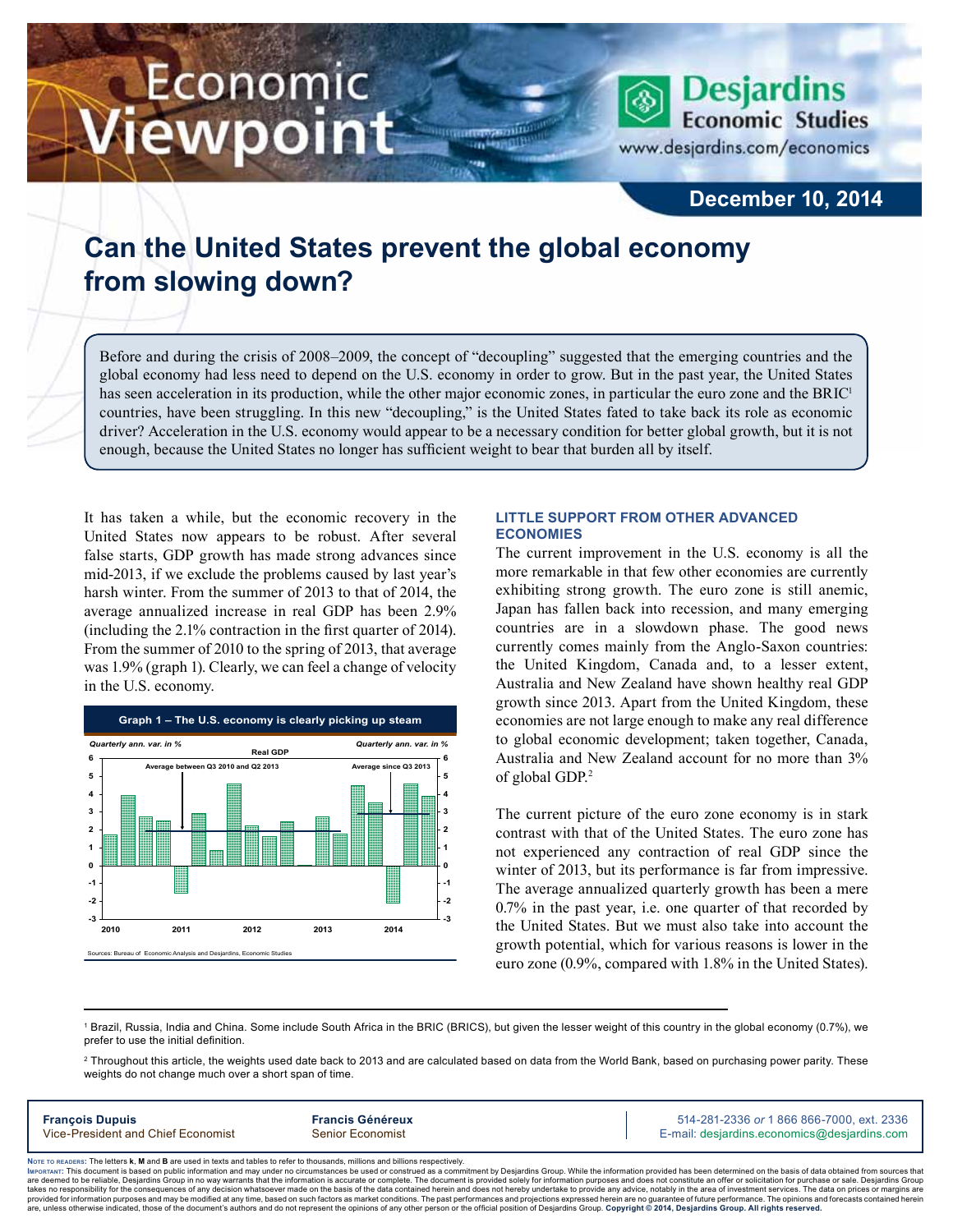

The tepid growth in the euro zone obviously has a significant impact on global real GDP, as it represents 14% of global GDP. Therefore, a 1% slowdown in the euro zone economy subtracts 0.1% from global real GDP growth.

**Desjardins Economic Studies** 

The growth gap between the euro zone and the United States is likely to continue, because few factors suggest any imminent acceleration of the euro zone economy. The recent trend in European PMI indexes contrasts sharply with that of the U.S. ISM index (graph 2). Risks of deflation are still far stronger in Europe than in the United States, and the unemployment rate in the euro zone has barely fallen (graph 3).



tute for Supply Management, Markit, Bloomberg and Desjard



Many factors account for this difference, in particular the actions of the two central banks. The European Central Bank is just beginning to take a more active role, while the Federal Reserve recently brought its sizeable asset purchase program to a close, and key interest rate hikes are expected in 2015.

Economic growth in the United Kingdom is comparable to that of the United States. Since the summer of 2013, its average real GDP growth has been 3.1%. It also provides support to the global economy, since it represents 2.7% of it. However, the size of its trade (45% of exports) with the euro zone, its partner in the European Union, renders the British economy less immune to the sluggish growth in the other countries of Europe.

Japan is also standing on shaky ground; its economy has fallen back into recession. The consumption tax hike that was imposed on April 1 has generated a great deal of volatility in the economic indicators. The third-quarter data wiped out any hope of a quick rebound in growth, after the 6.7% contraction that was recorded in the spring. In fact, real GDP has contracted once again, this time by 1.9%. Since the summer of 2013, Japan's real GDP average growth has been -0.5%. Of course, with growth potential of just 0.7%, it is normal for the Japanese economy to grow slowly, and to frequently show periods of stagnation. Still, the recent performance is no less disappointing. The Japanese economy represents 5.2% of global GDP, so it too is dragging the world's economy down.

#### **The paradox of the emerging countries**

The major, advanced economies are not the only ones going through a rough patch; the same holds true for many of the emerging countries. Due to their growing weight in the global economy, their growth is increasingly sensitive to the ups and downs of the major economies. Over a period of several years, the emerging countries have accustomed us to a very fast, even frantic, pace of growth; but they too are not completely immune to more challenging economic conditions. On average, between 2000 and 2008, the emerging countries' real GDP posted annual growth of 6.1%. The rate of growth fell to 1.5% in 2009, at the worst point of the global recession. Growth rebounded to 7.1% in 2010 and 6.0% in 2011, but since then the pace has slowed. In 2013, the emerging countries' real GDP growth was just 4.3%, and a similar number is in the offing for 2014.

The size of the emerging economies is expanding. Their total weight has increased, from 42.2% in 2000 to 55.4% in 2013. This predominance is largely attributable to the BRIC countries. The combined weight of those four countries has expanded, from 16.0% to 26.7% of the global economy (graph 4 on page 3).

However, the current climate is more challenging for these economies, and here too, the PMI indexes show no sign of an imminent rebound (graph 5 on page 3). China's growth has been more subdued in recent years, now that the authorities are trying to reform some past excesses in the areas of credit and investment. They are also attempting to slowly shift the economy away from a focus on exports, to greater reliance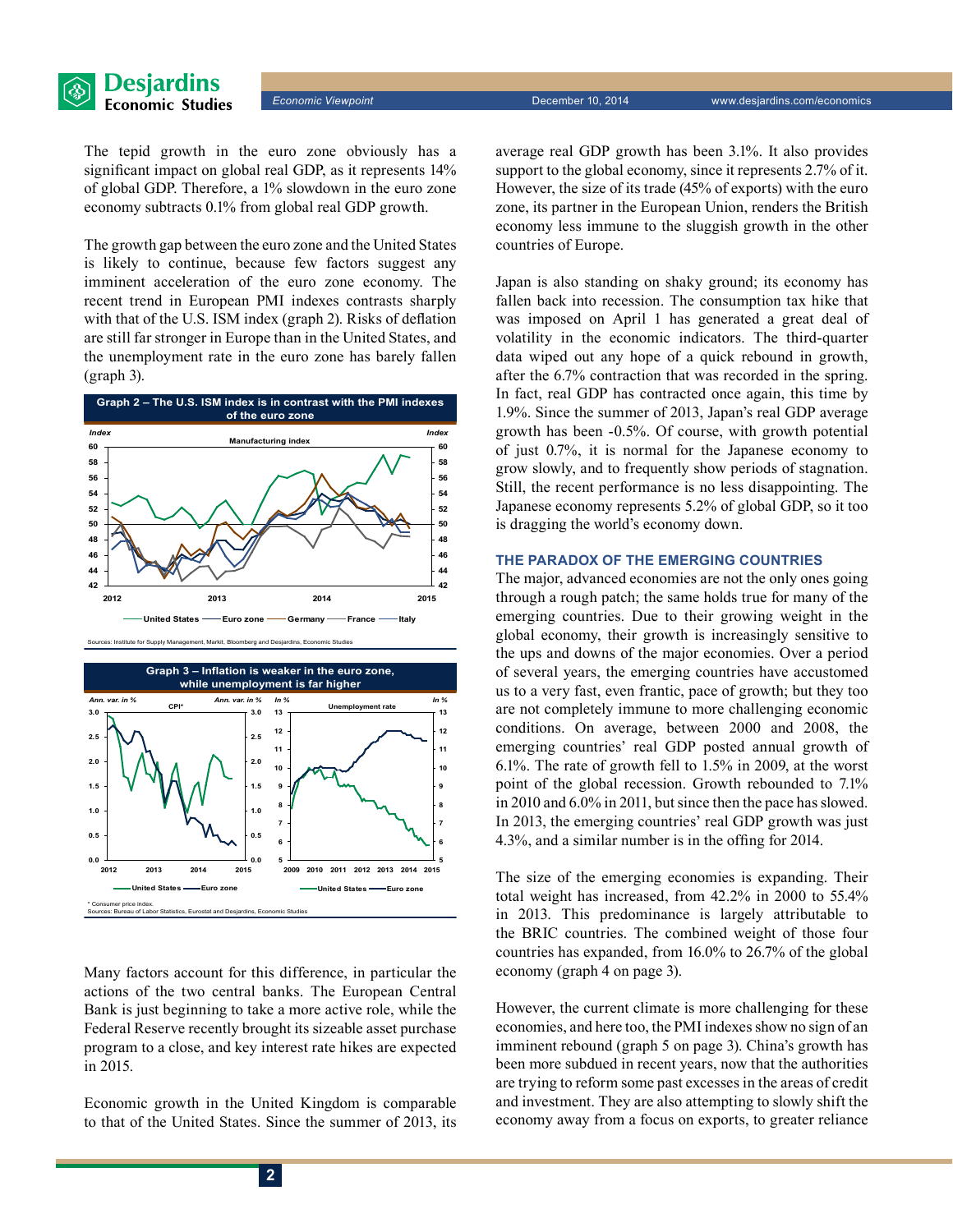



Sources: World Bank and Desjardins, Economic Studies



on domestic demand. During the 2000s, China's economy grew by an average of 10.3%. The government is now aiming for real GDP growth around 7.5%. The slowdown in China's real GDP growth is likely to continue in the years to come, especially since the demographic situation there is not very favourable.

In India, the situation appears to be improving in the short term, but this economy has seen its share of problems in recent years. India is faced with many imbalances (budget and trade deficits) and with structural constraints (cumbersome bureaucracy and regulation, inadequate infrastructures) that discourage investment. The arrival of a new, reform-minded government should spur stronger growth in the years ahead, although that growth is unlikely to sustainably match the peaks of the 2000s.

Brazil and Russia have been flirting with recession for a year now, and outlooks there are not very positive. Both are suffering from weak demand for commodities. Russia's case is obviously exacerbated by the political situation and the economic sanctions that followed the Ukrainian crisis. The Russian economy will probably stagnate in the years to come, as it did in 2014. In Brazil, growth should regain the upper hand, but without any huge rebound.

While the U.S. economy is accelerating, deceleration will remain the name of the game in the BRIC countries. They will not be the drivers of growth that they were in the second half of the 2000s. Other emerging countries might pick up the torch, but there too the rate of economic growth will not be as great as what was seen in the previous decade, and their low weight will prevent them from having significant global influence in the short term.

#### **The U.S. economy to the rescue**

Fortunately, several factors argue in favour of vigorous growth in the U.S. economy. During the recession and the slow recovery that followed, the Americans have managed to repair many of the imbalances that had caused the crisis. For instance, the household debt rate has been brought down to a healthier level, and the housing market has purged itself of the excesses that characterized the 2000s. The confidence indexes are on an upwards trend, and businesses are now in a better position to increase their investments and their hiring. The recovery and budget constraints have enabled the federal government to reduce its deficit considerably. The trade balance has also improved, and the current account deficit is now, proportionally speaking, at its lowest level since 1998.

When combined with factors of a more cyclical nature, such as the significant slump in gasoline prices and the low interest rates, these factors should support economic growth in the forthcoming quarters and years. The U.S. economy is not completely repaired, and we still note several problems, including significant underutilisation of production capacity, insufficient growth in real income and a destabilizing political divide. However, contrary to the experience of most of the other major economies, the situation there is quite encouraging. While potential GDP growth is fluctuating around 1.8%, according to the Congressional Budget Office, we note that real GDP is currently growing at closer to 3%. Given the hardships of the recession and despite growth that is now stronger, the output gap is still very broad; this limits inflationary pressures and suggests that the United States is still nowhere near the end of another cycle.

We have waited a long time to be able to rely on the U.S. economy getting back on its feet. The tribulations of recent years have weighed heavily on the global economy, and the improving conditions in the United States can only be beneficial. The weight of the United States in global GDP is 18.2%. Therefore, each 1% of variation in U.S. GDP generates slightly less than a 0.2% fluctuation in the global